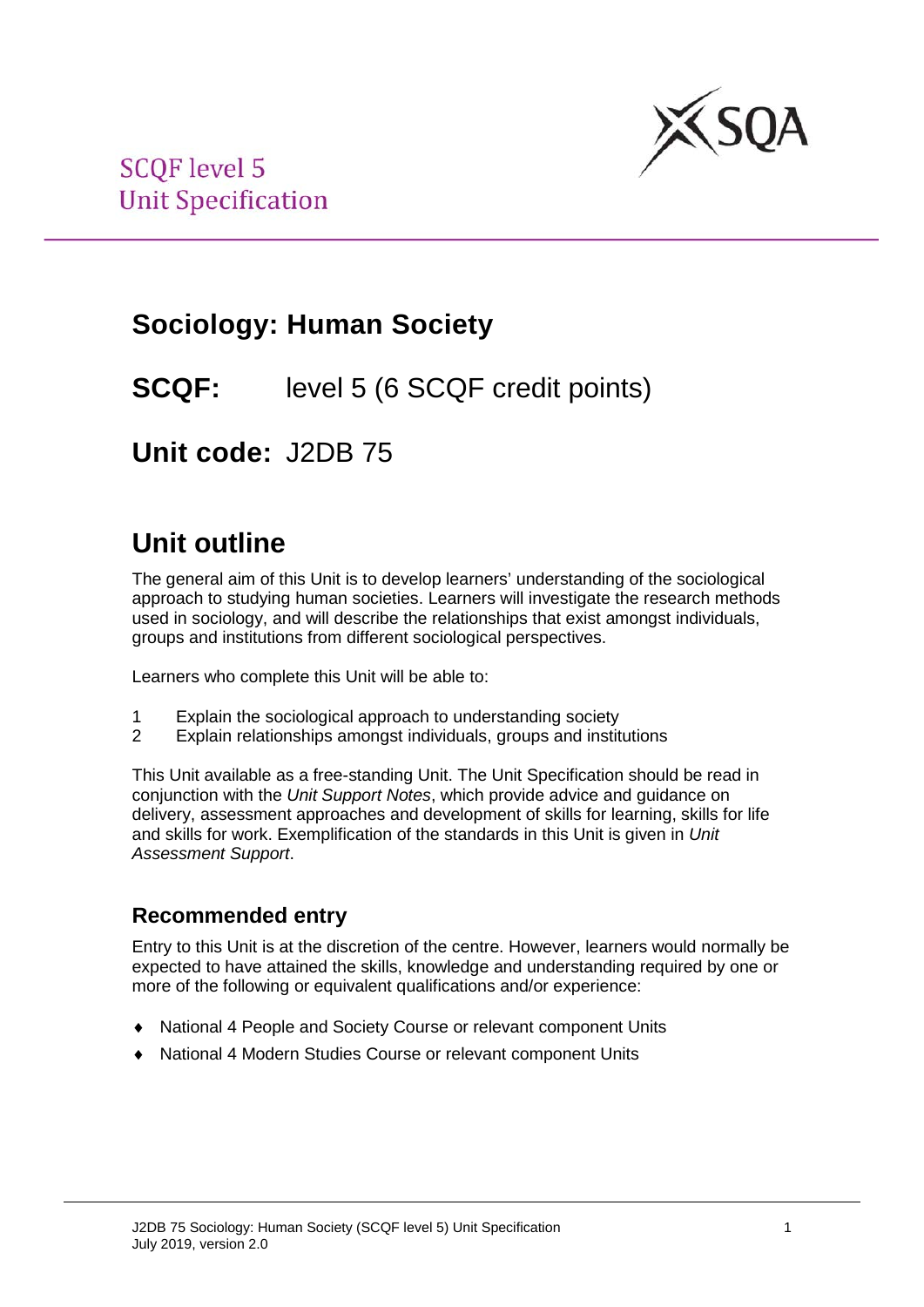### **Equality and inclusion**

This Unit Specification has been designed to ensure that there are no unnecessary barriers to learning or assessment. The individual needs of learners should be taken into account when planning learning experiences, selecting assessment methods or considering alternative evidence. For further information, please refer to the *Unit Support Notes.*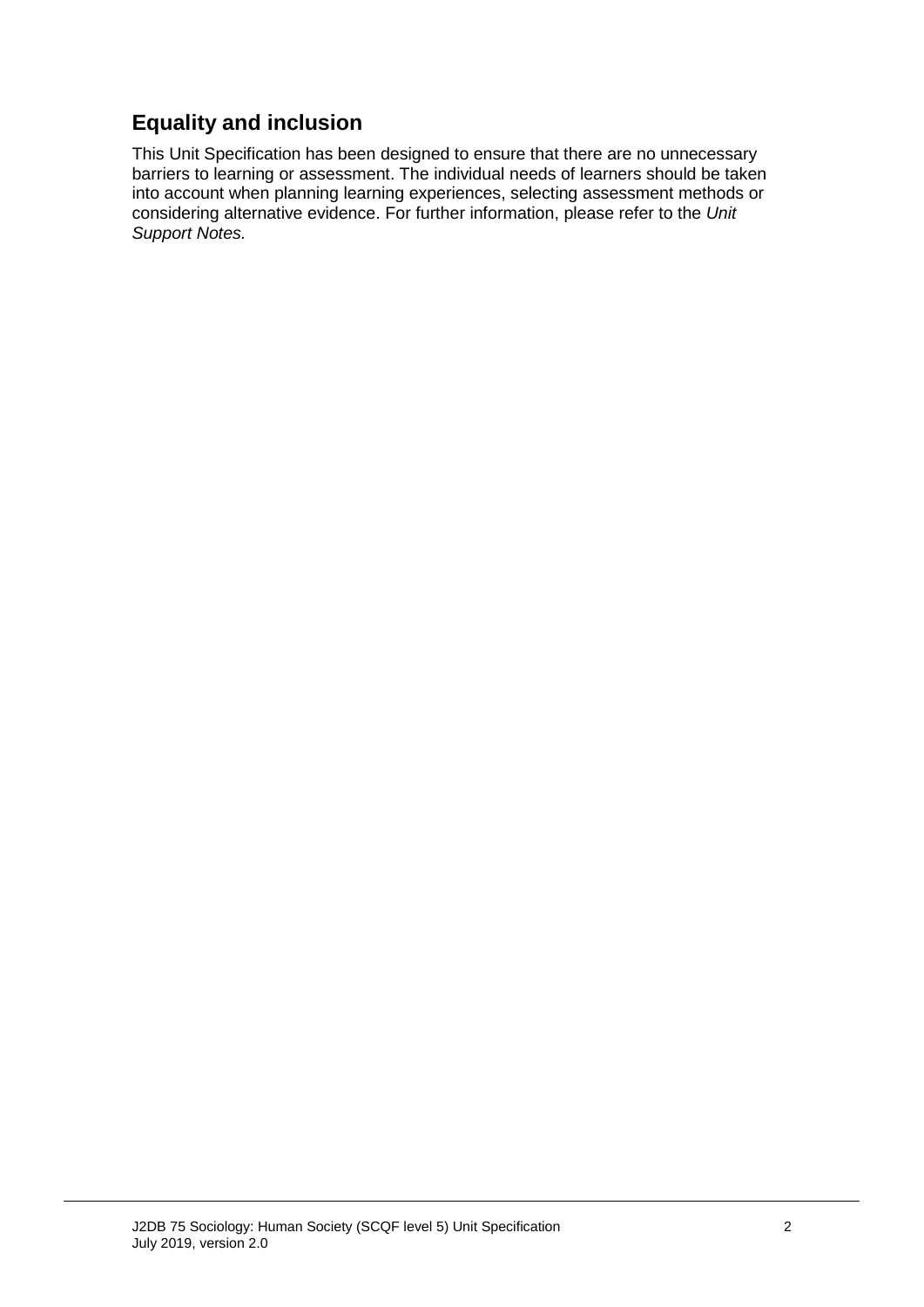# **Standards**

### **Outcomes and Assessment Standards**

### **Outcome 1**

The learner will:

### **1 Explain the sociological approach to understanding society by:**

- 1.1 Distinguishing between common-sense and sociological explanations of social behaviour
- 1.2 Describing basic features and one advantage and one disadvantage of two different research methods that tend to generate quantitative data
- 1.3 Describing basic features and one advantage and one disadvantage of two different research methods that tend to generate qualitative data
- 1.4 Selecting research methods favoured by sociologists that adopt structural and action perspectives

### **Outcome 2**

The learner will:

### **2 Explain relationships amongst individuals, groups and institutions by:**

- 2.1 Explaining the structural perspective, using the concept of structure<br>2.2 Explaining the action perspective, using the concept of social action
- 2.2 Explaining the action perspective, using the concept of social action<br>2.3 Describing two differences between structural and action perspective
- 2.3 Describing two differences between structural and action perspectives

### **Evidence Requirements for the Unit**

Assessors should use their professional judgement, subject knowledge and experience, and understanding of their learners, to determine the most appropriate ways to generate evidence and the conditions and contexts in which they are used.

Exemplification of assessment is provided in *Unit Assessment Support*. Advice and guidance on possible approaches to assessment is provided in the *Unit Support Notes*.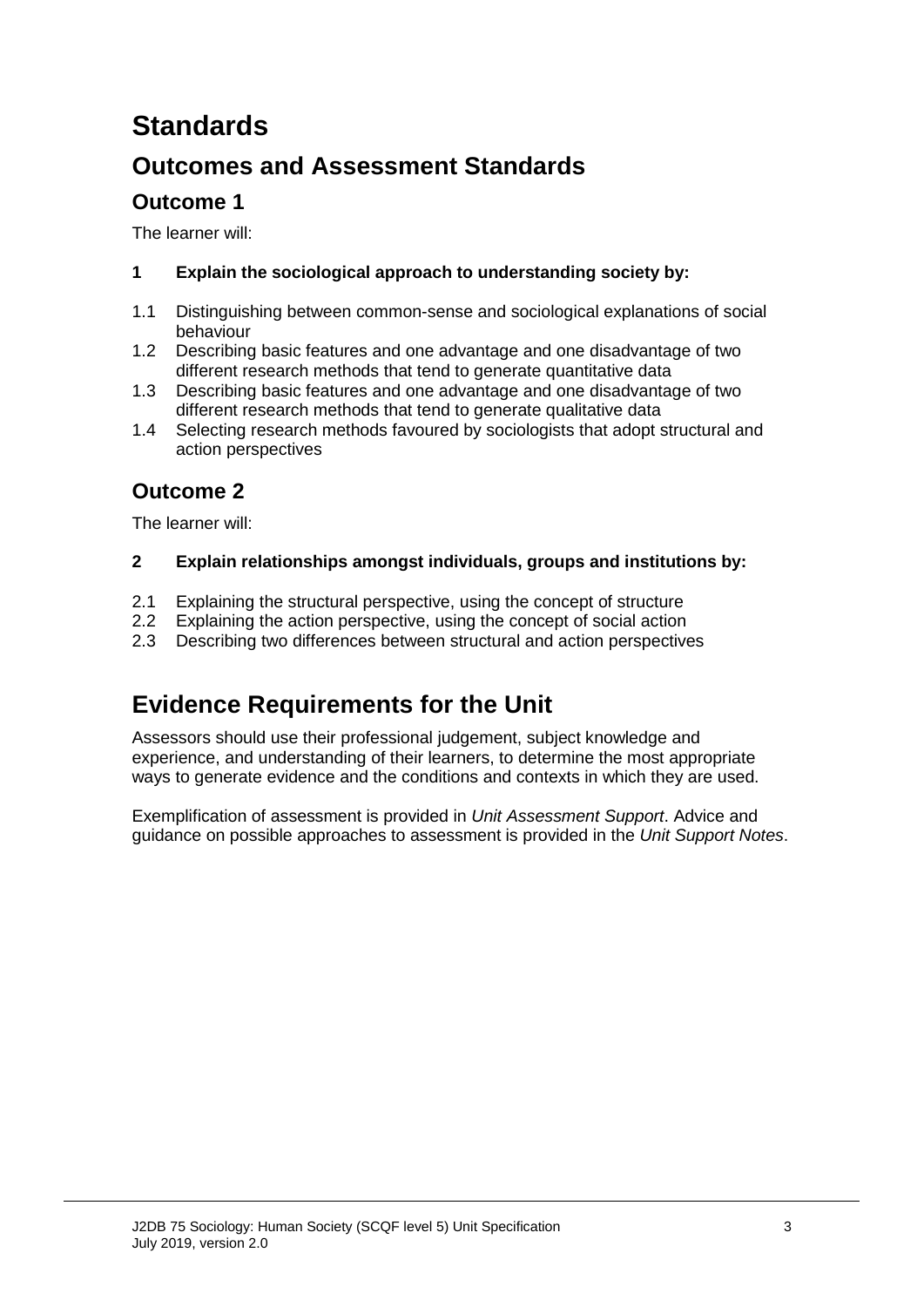### **Assessment standard thresholds**

If a candidate successfully meets the requirements of the specified number of Assessment Standards they will be judged to have passed the Unit overall and no further re-assessment will be required.

The specific requirements for this Unit is as follows:

♦ Candidates do not need to be re-assessed for Assessment Standard 1.1 if they do not meet the requirements.

It should be noted that there will still be the requirement for candidates to be given the opportunity to meet all Assessment Standards. The above threshold has been put in place to reduce the volume of re-assessment where that is required.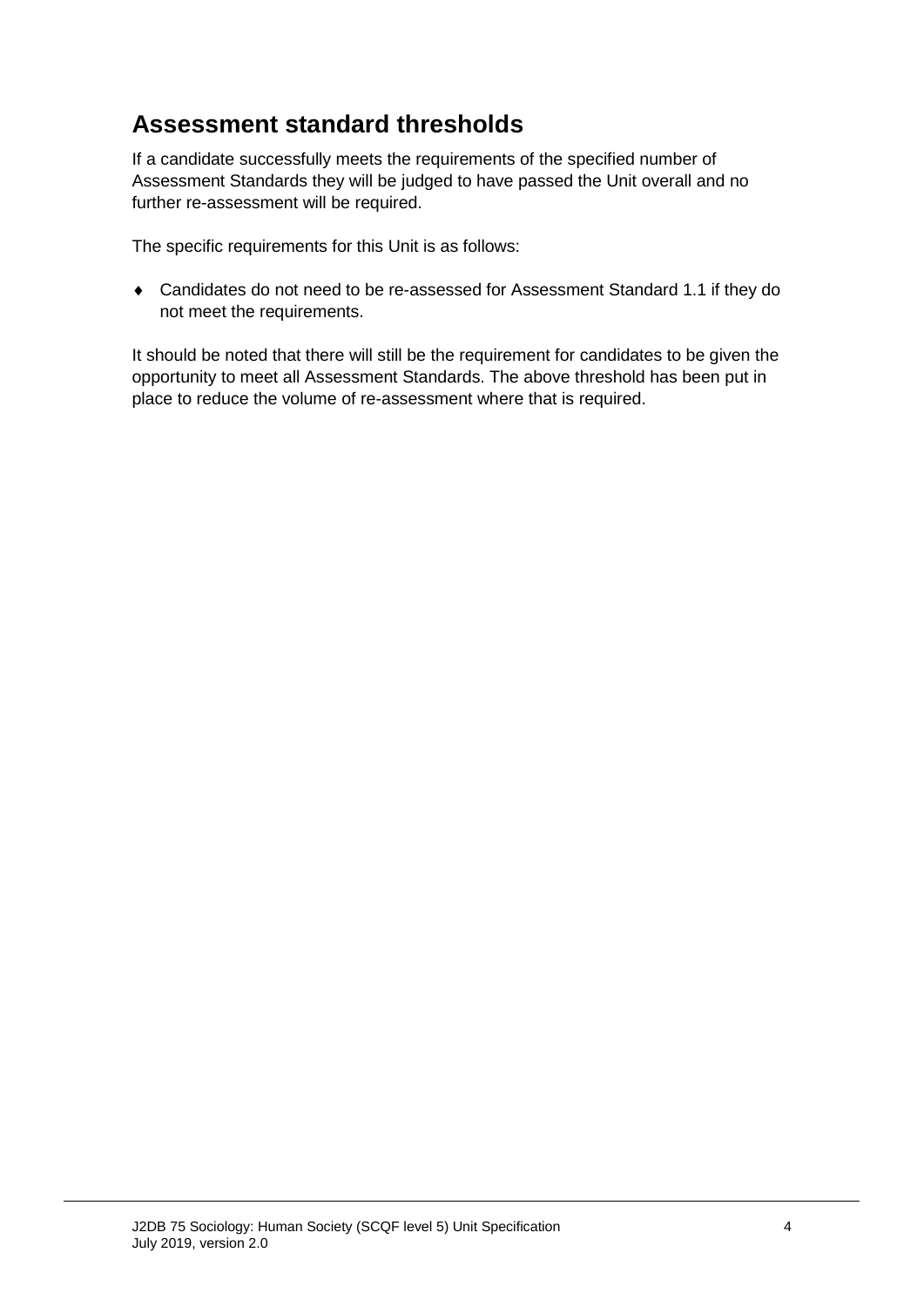## **Development of skills for learning, skills for life and skills for work**

It is expected that learners will develop broad, generic skills through this Unit. The skills that learners will be expected to improve on and develop through the Unit are based on SQA's *Skills Framework: Skills for Learning, Skills for Life and Skills for Work* and are drawn from the main skills areas listed below. These must be built into the Unit where there are appropriate opportunities.

### **1 Literacy**

1.3 Listening and talking

#### **3 Health and wellbeing**

- 3.1 Personal learning
- **4 Employability, enterprise and citizenship**
- 4.6 Citizenship

#### **5 Thinking skills**

- 5.3 Applying
- 5.4 Analysing and evaluating

Amplification of these is given in SQA's *Skills Framework: Skills for Learning, Skills for Life and Skills for Work.* The level of these skills should be at the same SCQF level as the Unit and be consistent with the SCQF level descriptor. Further information on building in skills for learning, skills for life and skills for work is given in the *Unit Support Notes.*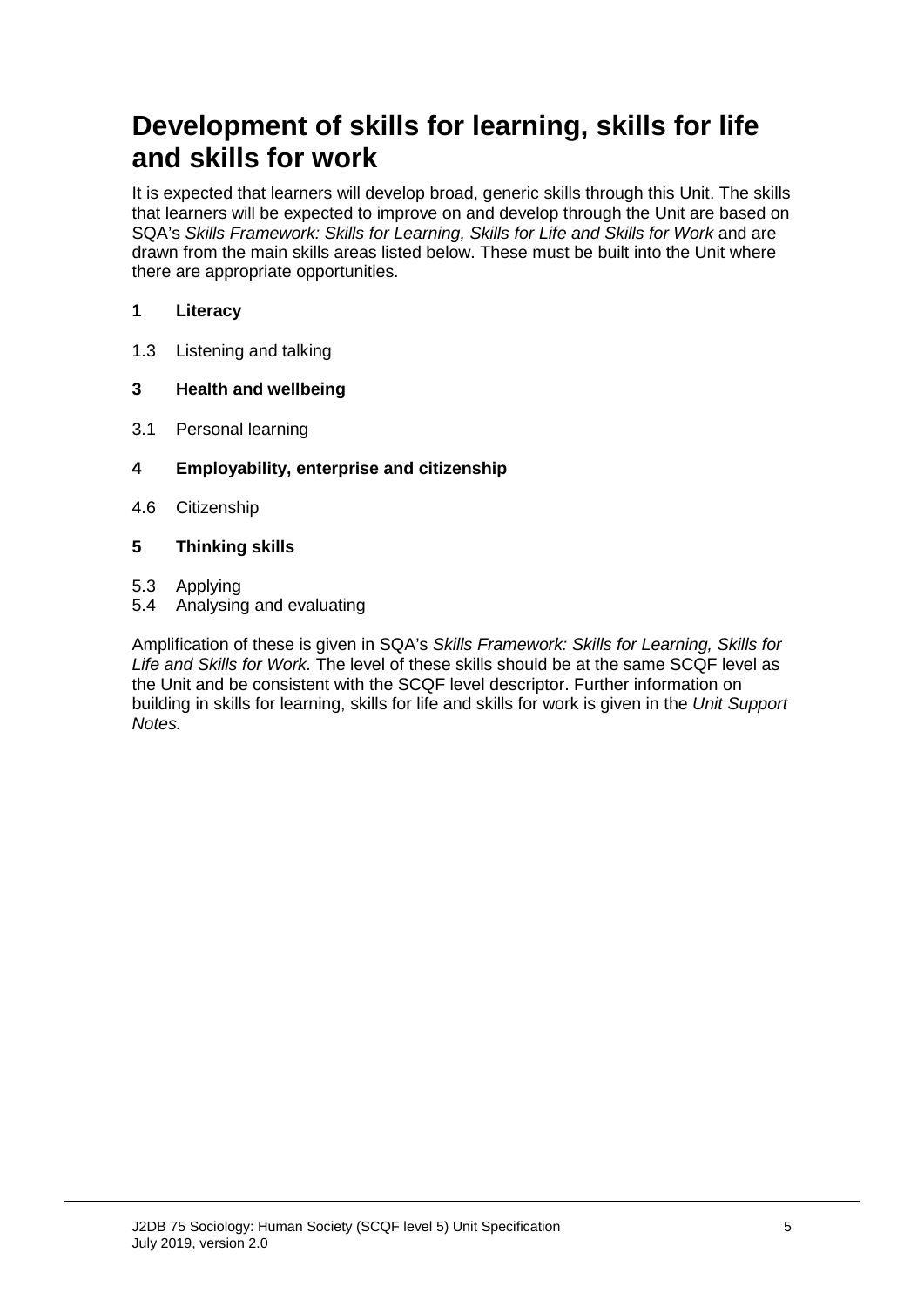# **Appendix: Unit support notes**

### **Introduction**

These support notes are not mandatory. They provide advice and guidance on approaches to delivering and assessing this Unit. They are intended for teachers and lecturers who are delivering this Unit. They should be read in conjunction with:

- ♦ the *Unit Specification*
- ♦ the *Unit Assessment Support packs*

## **Developing skills, knowledge and understanding**

Teachers and lecturers are free to select the skills, knowledge, understanding and contexts which are most appropriate for delivery in their centres.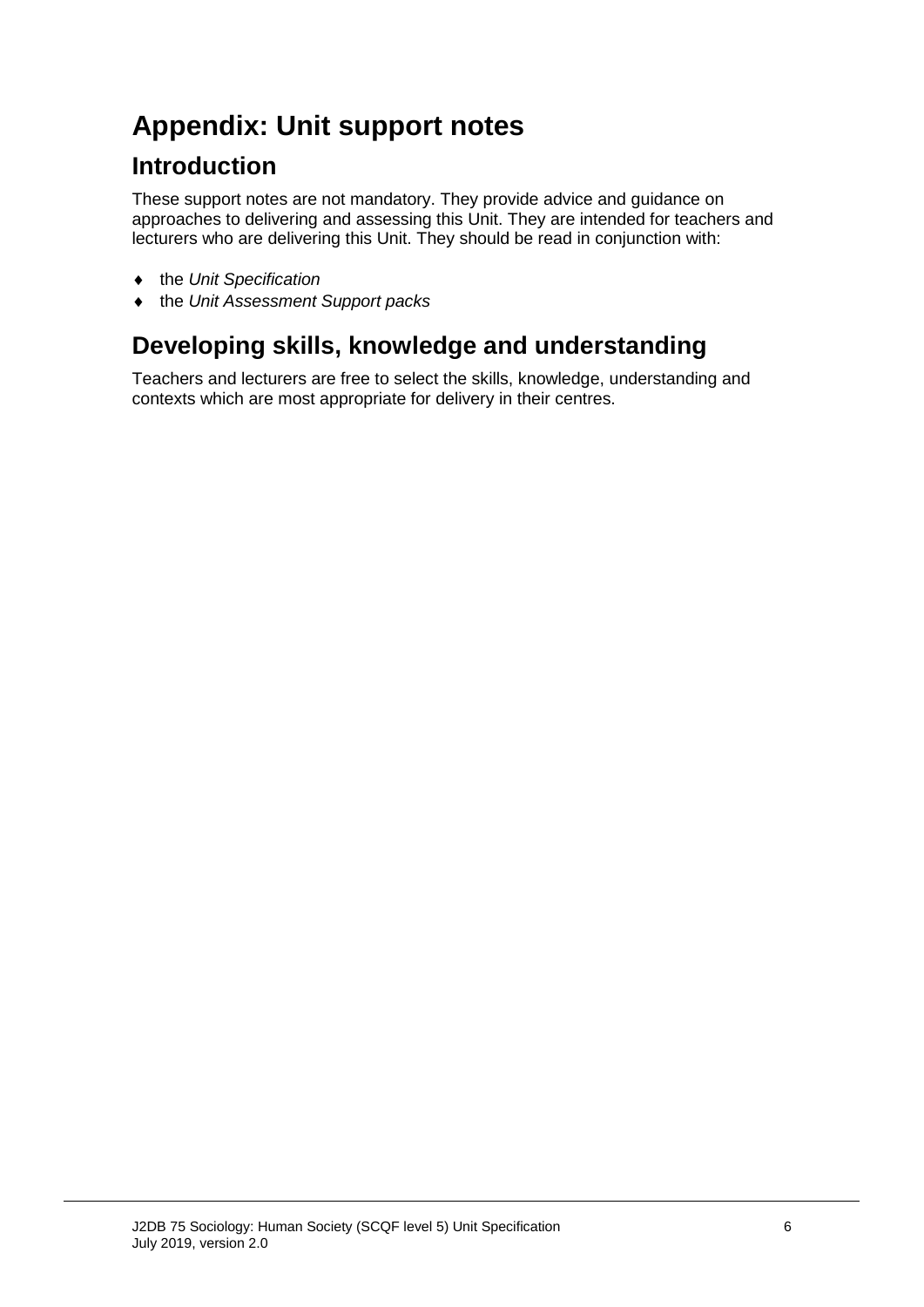# **Approaches to learning, teaching and assessment**

#### **Overarching guidance**

A wide variety of learning and teaching approaches can be used to deliver this Unit. The Unit Support Notes provide advice and guidance and some examples of approaches that could be used. At all times, teachers/lecturers should provide opportunities for personalisation and choice to ensure that learning is relevant and motivating. Where possible, learning should be relevant to the learners' domestic and everyday life, their overall learning programme and/or work and leisure.

#### **Sequencing and timing**

The *Human Society* Unit consists of two Outcomes which can be taught and assessed in a variety of ways. Outcome 1 offers an introduction to sociology as a discipline and so may be the best place to start. Both Outcomes can be delivered within the time allowed for the study of the Unit, with ample time for exemplification. Alternatively a holistic approach may be taken by explaining research methods favoured by different perspectives.

#### **Possible approaches to learning and teaching**

A rich and supportive learning environment should be provided to enable learners to achieve the best they can. This could include approaches which include:

- ♦ Development of critical thinking skills
- ♦ Asking learners to explain or show their thinking
- ♦ Collaborative and independent learning
- ♦ Discussion around new concepts and how they can be applied
- ♦ Using technology where appropriate
- ♦ Learners planning and/or participating in real-life activities involving sociological research methods

### **Examples of learning and teaching contexts and opportunities**

#### **Explain the sociological approach to understanding society**

This should challenge 'common-sense' or personal opinion, both of which construct explanations of human behaviour in terms of naturalistic and/or individualistic assumptions. This could be done through exemplification, which should come from contexts familiar to the learner. Simple definitions of naturalistic and individualistic explanations should be given.

Common-sense and sociological approaches can be exemplified using crime/deviance or unemployment/poverty or other relevant issues. A common-sense approach could focus on popular media examples or anecdotal 'evidence' of personal experience. A sociological approach would consider statistical evidence, research evidence, and trends and changes over time. Using a common-sense approach, unemployment and poverty could be seen as inevitable or due to individual faults; though a sociological approach could look at national and international economic policies and the relative power of those who take decisions which result in increased unemployment and poverty for others.

This will involve outlining what is meant by sociology as a study of society; and ways in which sociologists attempt to carry out this work.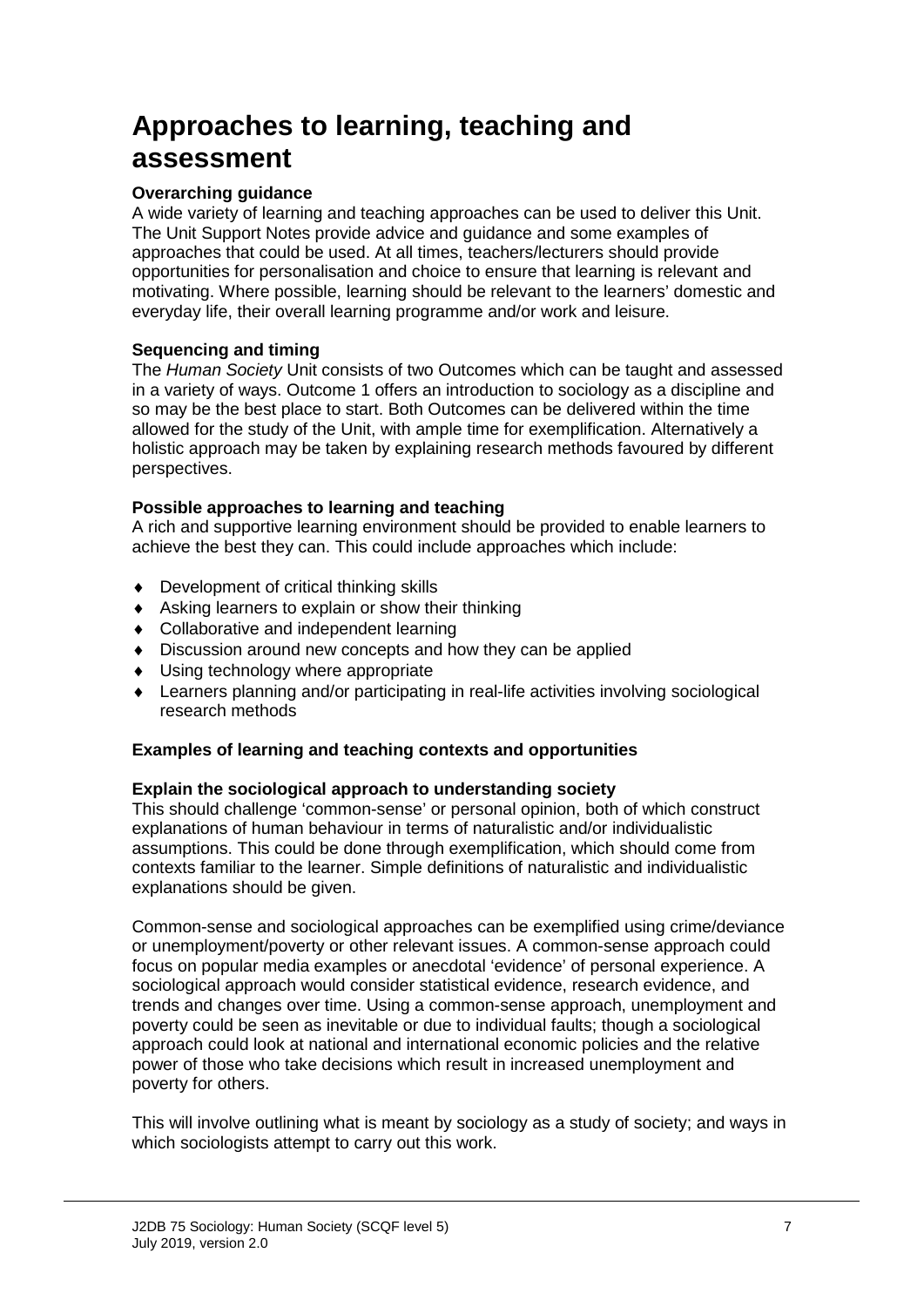This Outcome is intended to establish the foundations of understanding in relation to sociological information and to distinguish it from 'common-sense' or personal opinion.

The quantitative research methods which may be considered could include: postal questionnaires; structured interviews, surveys and official statistics. The advantages and disadvantages should relate to the likelihood of the research method to produce reliable and valid results considering time, cost, ease, sample size, depth, breadth or nature of enquiry.

The qualitative research methods considered could include: unstructured interviews, case studies, visual images such as documentaries, participant and non participant observation. The advantages and disadvantages should relate to the likelihood of the research method to produce reliable and valid results considering time, cost, ease, sample size, depth, breadth or nature of enquiry.

Research methods are crucial to an understanding of the sociological approach, and should be introduced as part of the examination of the nature of sociology. Learners should be aware that different sociological perspectives may favour different research methods. The quantitative methods should be regarded individually and by looking at the commonality of empirical research. Although surveys can often be viewed as synonymous with postal questionnaires and structured interviews, they can be distinct and form a separate method, particularly when the subjects do not need to respond, such as behavioural analysis in a street which covertly records movement, choices and other behaviour. Qualitative methods are varied and there are many examples. Documentaries could be viewed and the various ways of conducting unstructured or semi-structured interviews, such as focus groups. Experiential learning by conducting mock research could be utilised.

**Explain relationships amongst individuals, groups and institutions** Consideration of the structural perspective should introduce the ways of examining and explaining human social behaviour which emphasise the importance of structures and institutions in shaping society and influencing behaviour. This should be exemplified using both consensual contexts which show how structures can be seen as working to benefit society as a whole; and conflicting contexts which show how structures can be used to the detriment of groups in society.

Consideration of the action perspective should introduce the ways of examining and explaining human social behaviour which emphasise the importance of individual actions in shaping society and institutions. This should be exemplified by looking at the development of the Action perspective and relating it to contemporary social settings. It would normally be expected that considerable learning and teaching will have taken place prior to the assessment evidence being collected. Learners should have successfully completed tasks and exercises of a similar demand to those in the assessment. In other words, the assessor must be confident that the learner is ready for, and can achieve, the assessment.

Assessment could be done as part of the learning and teaching programme or as a discrete activity. The assessment could be carried out as a single event, or it may be broken up into smaller, more manageable chunks. In this case care must be taken to avoid duplication of evidence and potential over-assessment.

Suggested assessment activities could include: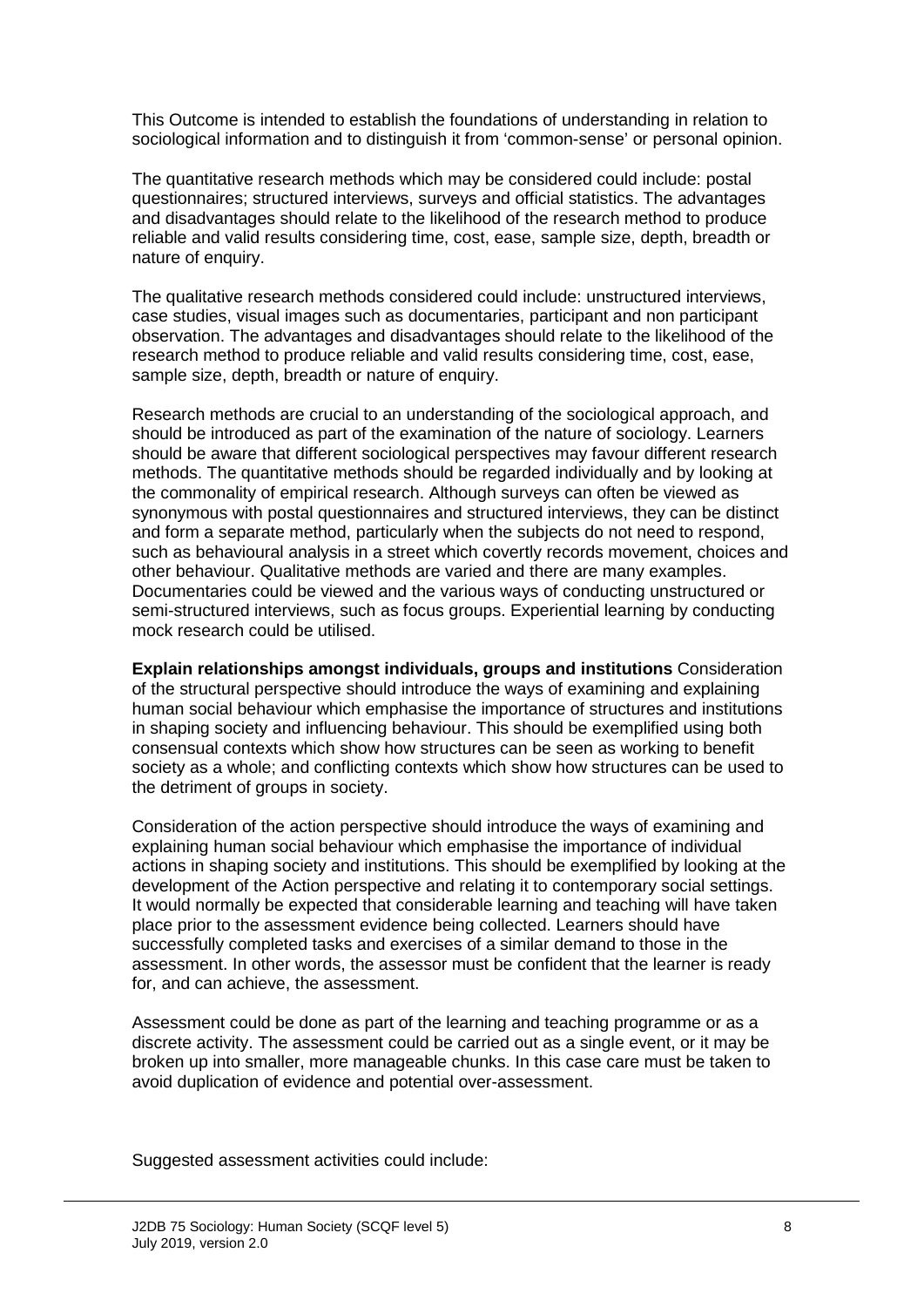- ♦ Specific assessment tasks
- ♦ Practical Assignment
- ♦ Practical Activities
- ♦ Oral questioning using a recording or transcript as evidence
- ♦ Observation using an observation checklist or video recording as evidence
- ♦ Learning and teaching activities which provide naturally occurring opportunities for assessment

It is recommended that all evidence generated by the learner is kept together and in a secure place. This can be done by creating and providing the learner with a workbook or portfolio. Where possible, opportunities to collect and store evidence electronically could be used.

Opportunities for extension, revision and consolidation of skills and knowledge should be built into this Unit; how this is organised will depend on the needs of the learners and the teaching approach used.

Assessment of this Unit will focus on establishing the learner's understanding of the Outcomes. Specifically this would mean:

- ♦ Describing common-sense approaches, explaining the sociological approach and distinguishing between the two. This could be accomplished by using a short scenario paragraph from which learners need to identify the different approaches, going into more depth to explain the sociological approach.
- ♦ Describing the features of quantitative and qualitative research methods. Giving advantages and disadvantages of named (studied) research methods. This could include naming a method and asking what sort of data it tended to produce.
- ♦ Explaining Structural and Action perspectives. This could be accomplished by using a short scenario paragraph from which learners use Sociological perspective to explain the scenario.

#### **Combining assessment within Units**

Centres may deliver the learning and teaching of the unit in a holistic, integrated fashion. The two Outcomes in this Unit encompass a set of coherent Assessment Standards designed to make it possible to assess learning as a whole. A holistic approach to assessment will enrich the assessment process for the learner, avoid duplication of assessment, provide more time for learning and teaching and allow centres to manage the assessment process more efficiently. Evidence may be therefore be gathered for the Unit as a whole through one assessment and a single context or by using different assessments and more than one context for each Outcome. Whichever approach is used, it must be clear how the evidence covers each Outcome.

Learners' readiness for assessment can be established through learning logs as described earlier. Learners can keep brief records of what they feel secure about and what they need to work on. This approach can be useful in developing autonomous learning. Informal peer assessment can also be used in this context.

There is scope within this Unit to vary learning and teaching approaches and to exercise personalisation and choice. Assessment methods may also take a variety of formats but the evidence must clearly show that the assessment standards have been met.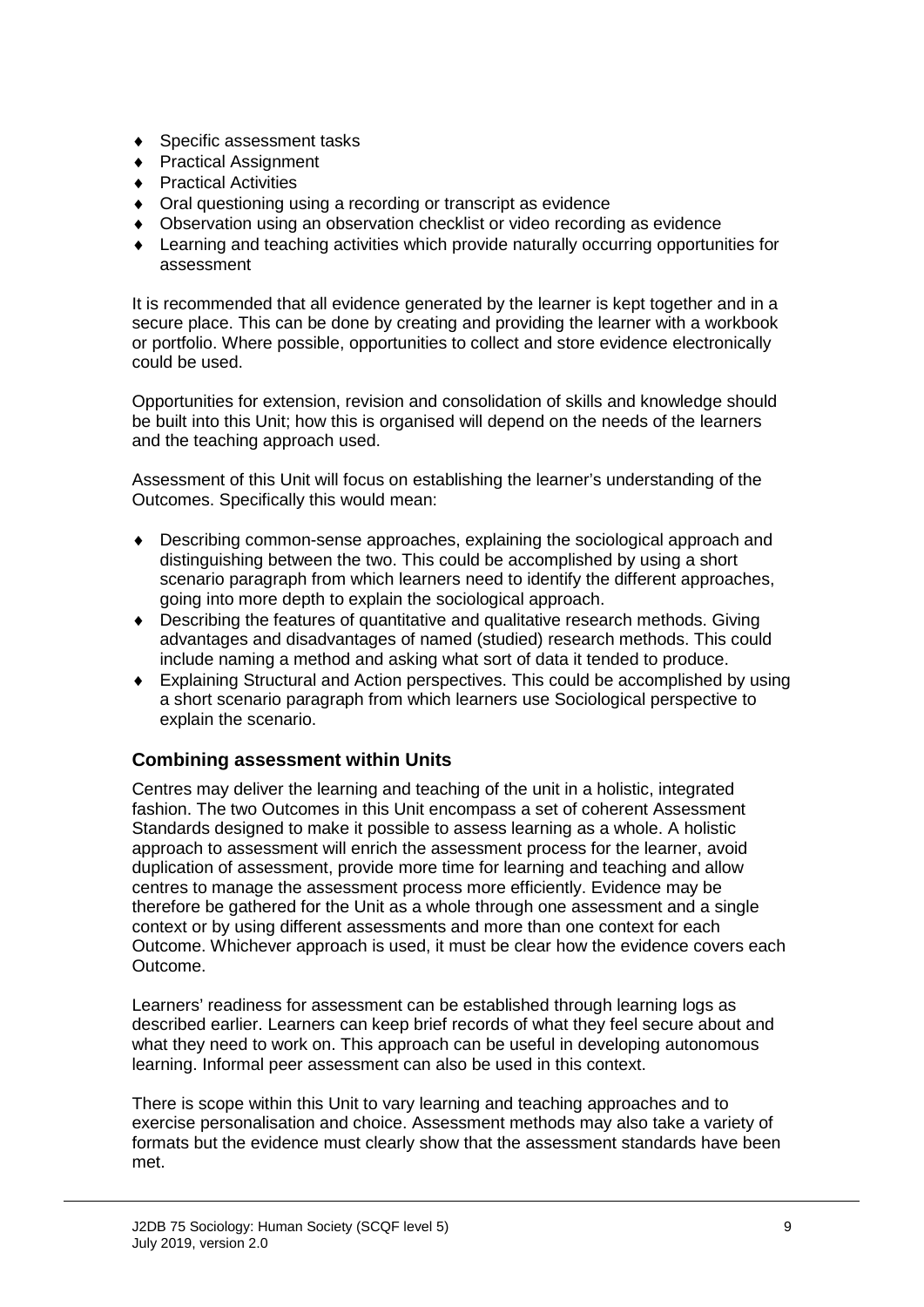#### **Possible approaches to assessment and generating evidence of progress**

Evidence of progress can be gathered throughout the Unit. Co-operative learning groups could offer opportunities for shared evaluation of examples of research studies. Learners should always be clear about what they are trying to learn and what is expected of them. Regular feedback about the quality of work is an important factor in making progress towards Unit Assessment. Structured tasks could be used to enable self -assessment and peer -assessment.

Assessment could be combined in this Unit by holistically assessing all the Outcomes of the Unit in a single assessment. When assessment within the Unit is holistic, teachers and lecturers should take particular care to track the evidence for each individual Outcome.

For information on assessment and reassessment, teachers and lecturers should refer to [SQA's Guide to Assessment,](http://www.sqa.org.uk/files_ccc/Guide_To_Assessment.pdf) available on the SQA website.